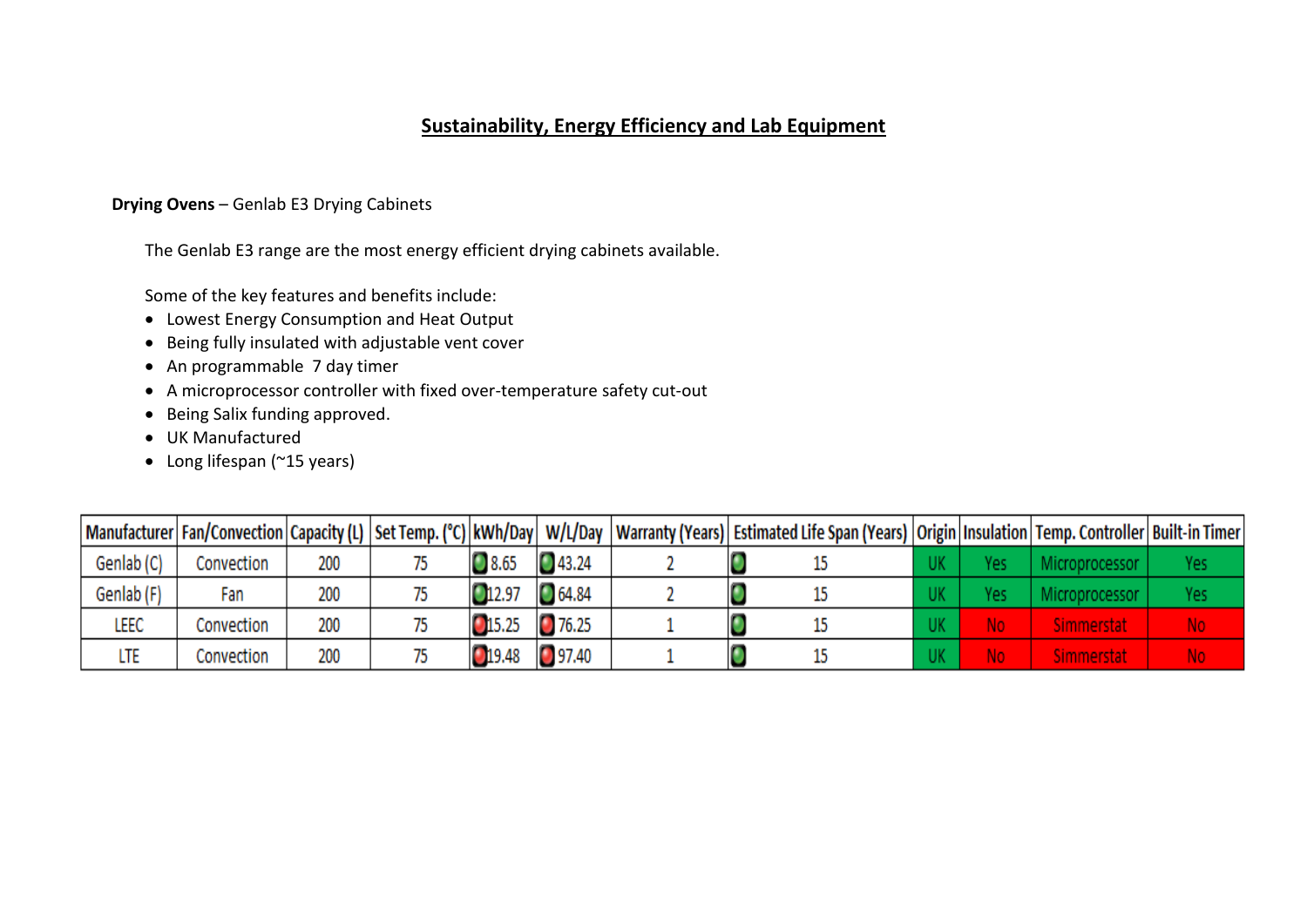The following case studies highlight some of the energy and running costs savings that have been achieved by customers who have already purchased Genlab E3 glassware drying cabinets as part of an equipment replacement project.

## • **King's College London:**

The university achieved an energy saving of at least 139,507.82 kWh per year, an electricity cost saving of at least £15,206.36 per year and at least a 56% reduction in CO2 emissions.

## • **University of Warwick:**

The university achieved an energy saving of 85,106.31 kWh per year, a cost saving of £8,510.63 per year and a 71% reduction in CO2 emissions.

#### **Centrifuges** – Thermo Scientific Range

Centrifuges within the Thermo Scientific range have the following sustainability features.

- The operation of Heraeus<sup>®</sup> Multifuge<sup>®</sup> centrifuges are energy efficient as their design saves up to 40% of energy on industry standard protocols, such as blood separations or conical-tube processing.
- With the Heraeus<sup>®</sup> Megafuge<sup>®</sup> centrifuges less energy is consumed per tube –up to 40% fewer watts per tube than competing models since larger capacity reduces number of runs required for a given batch of samples. The "powersave" feature, enabled by default, that turns off the display when not in use achieves a 15% energy saving compared with standard stand-by power consumption
- Medifuge™ small benchtop centrifuges have a lightweight composite rotor that saves energy during acceleration/deceleration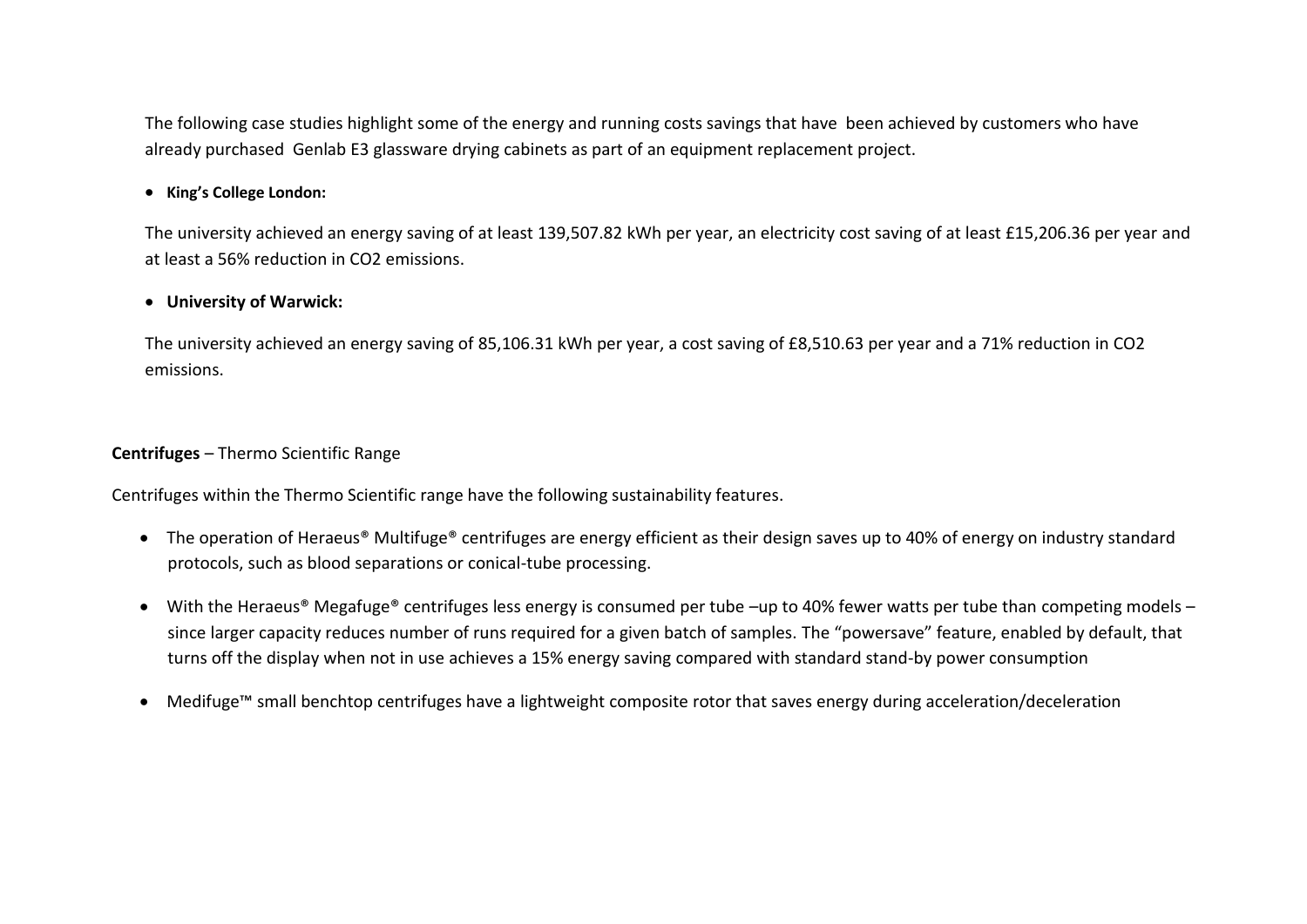#### **Centrifuges** - VWR Collection

Centrifuges within the VWR Colllection Range are as energy efficient as the Thermo Scientific range. For example, the Heraeus® Megafuge® 16 and the VWR Mega Star 1.6 both have a power consumption figure of 1010W. Also, as the VWR Mega Star 1.6 centrifuges are fully compatible with the Thermo Scientific centrifuge rotors, they have the same capacity; and therefore also use up to 40% fewer watts per tube as the larger capacity reduces number of runs required for a given batch of samples.

## **-80 ULT Freezers** – NBS/Eppendorf CryoCube F570h

The CryoCube ULT freezers are energy efficient without compromising their temperature performance.

Some of the key features and benefits include:

- Low energy consumption (7.6 kWh/day at -80 °C)
- High-efficiency fan, compressor, and condenser
- The use of HC refrigerants which are more energy efficient and have a significantly lower Global Warming Potential than HFC refrigerants
- High quality insulation to allow for cabinet stability and slow warm up times
- Flexible flat door seals to prevent ice buildup
- Long lifespan (15+ years)
- Low heat output
- 5 year parts & labour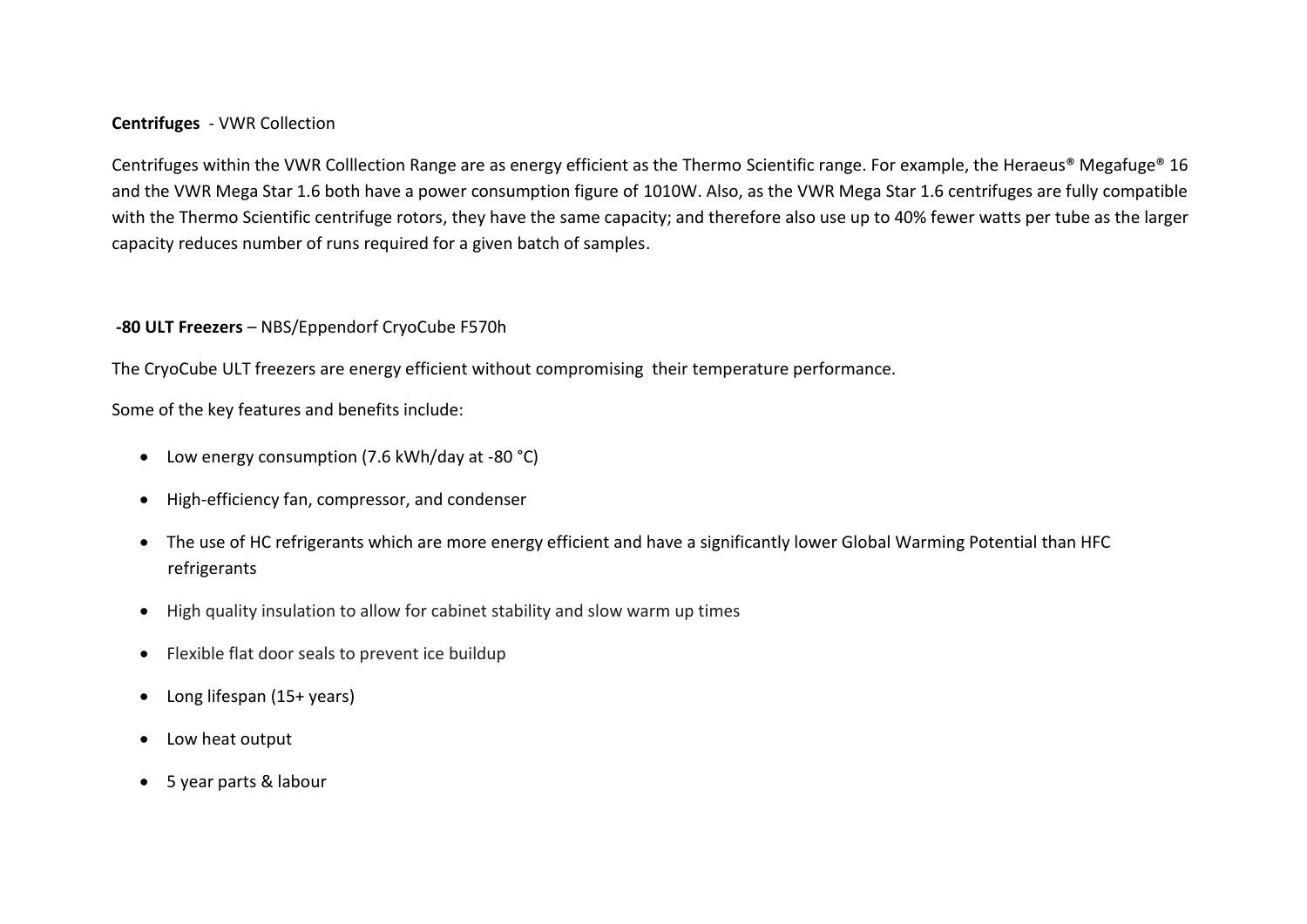# • UK Manufactured

- Spares readily available / more affordable
- Servicing cheaper & quicker
- Smaller carbon footprint than those manufactured outside of the UK

| Manufacturer v | <b>Model</b><br>$\mathbf{v}$ |           | kWh/day -1 |           | $W/L$ (Day) $\sim$ |           | <b>Warranty (Years)</b> $\mathbf{\cdot}$ |           | Estimated Life Span (Years) v | Refrigerant Type v | Origin                | × | <b>Insulation</b> | Noise $dB =$ |
|----------------|------------------------------|-----------|------------|-----------|--------------------|-----------|------------------------------------------|-----------|-------------------------------|--------------------|-----------------------|---|-------------------|--------------|
| <b>NBS</b>     | <b>F570h</b>                 | ۰         | 7.6        | o         | 13.33              | $\bullet$ | 5                                        | $\bullet$ | 20                            | HC.                | UK.                   |   | VIP & PUF         | 59.1         |
| Thermo         | TSX400V (SP Mode)            | ۰         | 7.90       | o         | 14.42              | ۰         | 5                                        | $\bullet$ | 10                            | HC.                | <b>Outside Europe</b> |   | VIP & PUF         | 47.5         |
| <b>NBS</b>     | U570HEF                      | ۰         | 8.20       | ۰         | 14.12              | ٠         | 6                                        | $\bullet$ | 20                            | HC.                | UK.                   |   | VIP & PUF         | 58           |
| DaiHan         | WUF-D500 (Eco Mode)          | ۰         | 8.30       | O         | 16.50              | O         | $\overline{2}$                           |           | $\overline{2}$                | <b>HFC</b>         | <b>Outside Europe</b> |   | VIP               | -2           |
| Thermo         | TSX600V (SP Mode)            | ۰         | 8.7        | о         | 10.67              | $\bullet$ | 5                                        | O         | 10                            | HC.                | <b>Outside Europe</b> |   | VIP & PUF         | 45.5         |
| Panasonic      | MDF-DU500VH-PE               | ۰         | 9.3        | O         | 17.68              | $\bullet$ | 5                                        | $\bullet$ | 10                            | HC.                | <b>Outside Europe</b> |   | VIP & PUF         | 52           |
| Thermo         | TSX400V (HP Mode)            | ۰         | 9.40       | $\bullet$ | 17.50              | $\bullet$ | 5                                        | $\bullet$ | 10                            | HC.                | <b>Outside Europe</b> |   | VIP & PUF         | 47.5         |
| Thermo         | TSX600V (HP Mode)            | ۰         | 10.2       | ۰         | 12.52              | ٠         | 5                                        | $\bullet$ | 10                            | HC.                | <b>Outside Europe</b> |   | VIP & PUF         | 45.5         |
| Haier          | DW-86L728J                   | ۰         | 10.50      | o         | 14.74              | $\bullet$ | 5                                        | ۰         | 15                            | HC.                | <b>Outside Europe</b> |   | VIP & PUF         | 50           |
| DaiHan         | <b>WUF-700</b>               | ۰         | 10.70      | ۰         | 14.99              | O         | $\overline{2}$                           |           | 2                             | <b>HFC</b>         | <b>Outside Europe</b> |   | VIP               | P.           |
| DaiHan         | <b>WUF-D700</b>              | ۰         | 11.20      | O         | 15.69              | O         | $\overline{2}$                           |           | $\overline{2}$                | HFC                | <b>Outside Europe</b> |   | <b>VIP</b>        | 2            |
| Panasonic      | MDF-DU700VH-PE (KM-DU73Y1E)  |           | 11.50      | $\bullet$ | 15.73              | $\bullet$ | 5                                        | $\bullet$ | 10                            | HC.                | <b>Outside Europe</b> |   | VIP & PUF         | 52           |
| <b>NBS</b>     | <b>U725G</b>                 | ۰         | 12.20      | $\bullet$ | 16.80              | $\bullet$ | 6                                        | $\bullet$ | 20                            | HC.                | UK.                   |   | VIP & PUF         | 57.6         |
| Skadi          | <b>DF8520GL</b>              | ۰         | 12.24      |           | 20.24              | ۰         | 5                                        | $\bullet$ | 10                            | HC.                | Europe                |   | <b>PUF</b>        | 49           |
| <b>VWR</b>     | -86C Upright 650L            | ۰         | 13.1       |           | 20.15              | O         | $\overline{2}$                           | O         | 10                            | HFC/HC             | Outside Europe        |   | <b>PUF</b>        | 59           |
| Panasonic      | MDF-U76V-PE                  | ۰         | 13.50      | O         | 18.47              | $\bullet$ | 5                                        | D         | 10                            | HFC                | <b>Outside Europe</b> |   | VIP & PUF         | 49           |
| <b>Binder</b>  | <b>UFV700</b>                | ۰         | 13.90      | $\bullet$ | 19.56              | O         | 6                                        | O         | 12                            | HC.                | Europe                |   | VIP & PUF         | 49           |
| Skadi          | <b>DF8524GL</b>              | ۰         | 14.16      | $\bullet$ | 19.41              | ٠         | 5                                        | 0         | 10                            | HC.                | Europe                |   | <b>PUF</b>        | 50           |
| Telstar        | Igloo U570                   |           | 16.56      |           | 29.40              | $\bullet$ | 5                                        | O         | 10                            | HC                 | Europe                |   | VIP & PUF         | 50.1         |
| Thermo-Revco   | UxF40086V                    | ۰         | 16.90      | ۰         | 30.78              | $\bullet$ | $\overline{\mathbf{3}}$                  | O         | 10                            | HFC                | <b>Outside Europe</b> |   | <b>PUF</b>        | np           |
| Thermo-Forma   | 88400D                       | ۰         | 16.90      | ۰         | 30.86              | $\bullet$ | з                                        | O         | 10                            | HFC                | <b>Outside Europe</b> |   | <b>PUF</b>        | np           |
| Thermo-Revco   | UxF50086V                    | ۰         | 17.00      | $\bullet$ | 24.90              | $\bullet$ | 3                                        | $\bullet$ | 10                            | HFC                | <b>Outside Europe</b> |   | <b>PUF</b>        | np           |
| ESCO           | UUS-597**                    | ۰         | 18.10      | O         | 30.35              | $\bullet$ | 3                                        | O         | 10                            | HC.                | Europe                |   | <b>PUF</b>        | 50           |
| Thermo-Revco   | <b>ExF400</b>                | ۰         | 19.30      |           | 29.53              | $\bullet$ | $\overline{2}$                           | O         | 10                            | HFC                | <b>Outside Europe</b> |   | <b>PUF</b>        | np           |
| Panasonic      | U7386S                       |           | 27.36      | ۰         | 40.95              | ٠         | 5                                        | O         | 10                            | <b>HFC</b>         | <b>Outside Europe</b> |   | <b>PUF</b>        | 49           |
| <b>Nuaire</b>  | <b>NU-9668E (HFC)</b>        | $\bullet$ | 29.04      | ۰         | 43.46              | $\bullet$ | 4                                        | $\bullet$ | 10                            | HC.                | <b>Outside Europe</b> |   | <b>PUF</b>        |              |
|                |                              |           |            |           |                    |           |                                          |           |                               |                    |                       |   |                   |              |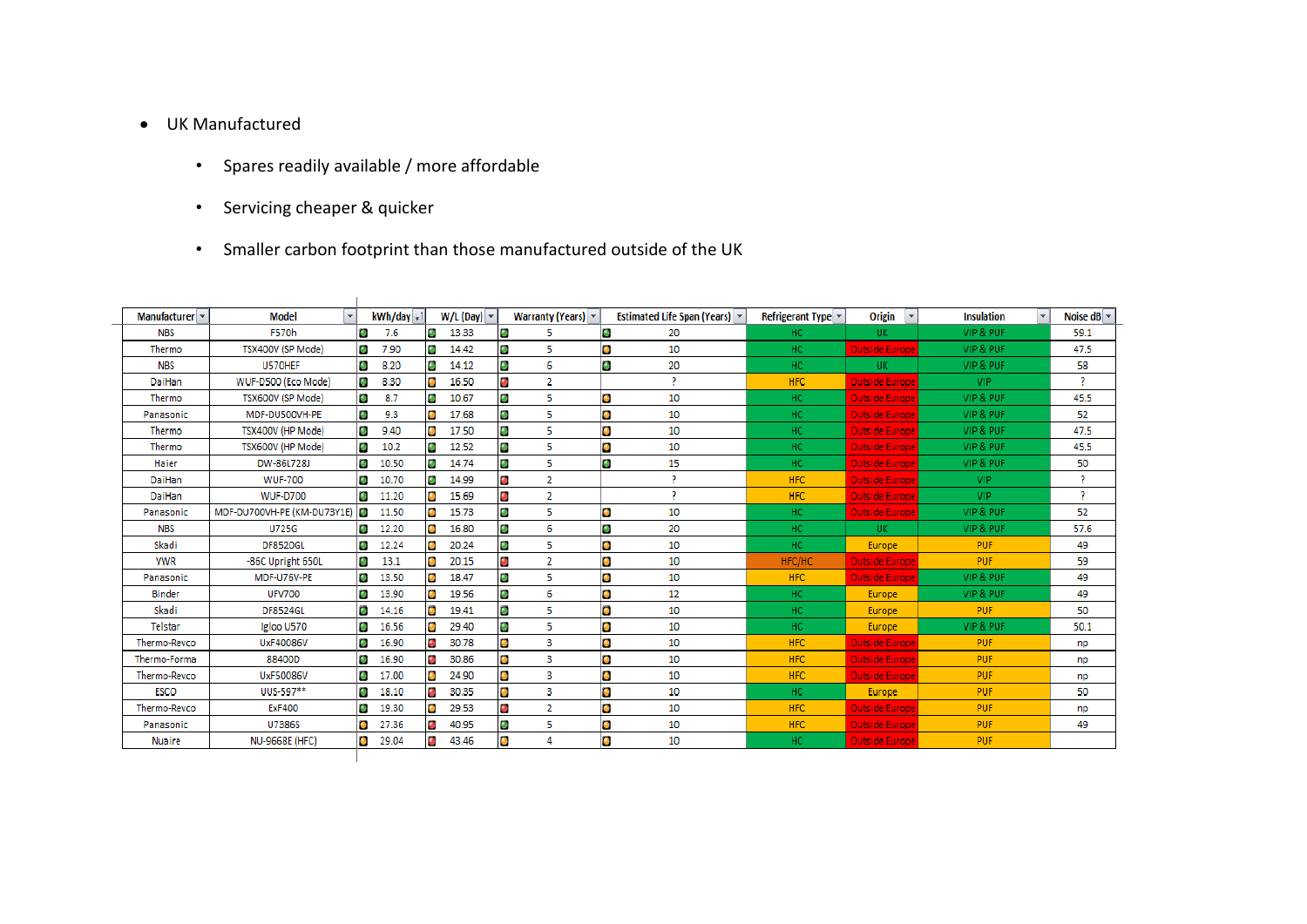## **Incubators** – Thermo Scientific Range

The Heracell 150i CO2 incubator with solid copper interior has the following sustainability features.

- Low energy consumption (0.06 kWh/h @ 37 °C)
- Long lifespan (~15 years)
- DC fan
- The 100% pure antimicrobial copper interior provides non-stop bactericidal and fungicidal properties on contact; and therfore reduces the need for high temp energy intensive decontamination cycles which consume 2.5kWh of energy per cycle.

| Manufacturer    | <b>Model</b>       | Capacity (L) | (kWh/hr) | (kWh/day) | W/L          | <b>Decontamination Cycle</b>                                      | Fan?   |  | Warranty (Yrs) Estimated Life Span |  | Noise Level (dB)<br>Origin |                   | <b>Interior Material</b>        |  |
|-----------------|--------------------|--------------|----------|-----------|--------------|-------------------------------------------------------------------|--------|--|------------------------------------|--|----------------------------|-------------------|---------------------------------|--|
| Thermo          | Heracell 150i      | 150          |          | 1.44      | 9.60         | 90°C Moist heat 2.5kWh per cycle (25 hrs)                         | Fan DC |  |                                    |  | Europe                     |                   | Stainless Steel or Copper       |  |
| NBS/Eppendorf   | Galaxy 170 S/170 R | 170          |          | 1.92      | 11.29        | High temp. 120°C 3 kWh per cycle (estimated)(14 hrs)   Convection |        |  | 10                                 |  | Europe.                    | <b>Not Shared</b> | Stainless Steel or Copper       |  |
| <b>BINDER</b>   | CB 160             | 150          |          | 2.40      | 116.00       | Hot air 180°C 4 kWh per cycle (10 hrs)                            | Fan    |  | 10                                 |  | <b>Europe</b>              |                   | <b>Stainless Steel</b>          |  |
| Panasonic/Sanyo | MCO-170AIC         | 165          | 0.1      | 2.40      | <b>14.55</b> | UV and Hydrogen peroxide                                          | Fan AC |  | 10                                 |  | luteida Furano             | 29                | Copper-enriched Stainless Steel |  |
| Esco            | CCL-170            | 170          |          |           |              | 90°C moist heat 2.5kWh per cycle (estimated)(15 hrs)              | Fan    |  |                                    |  | Inteida Furan              | <b>Not Shared</b> | Stainless Steel                 |  |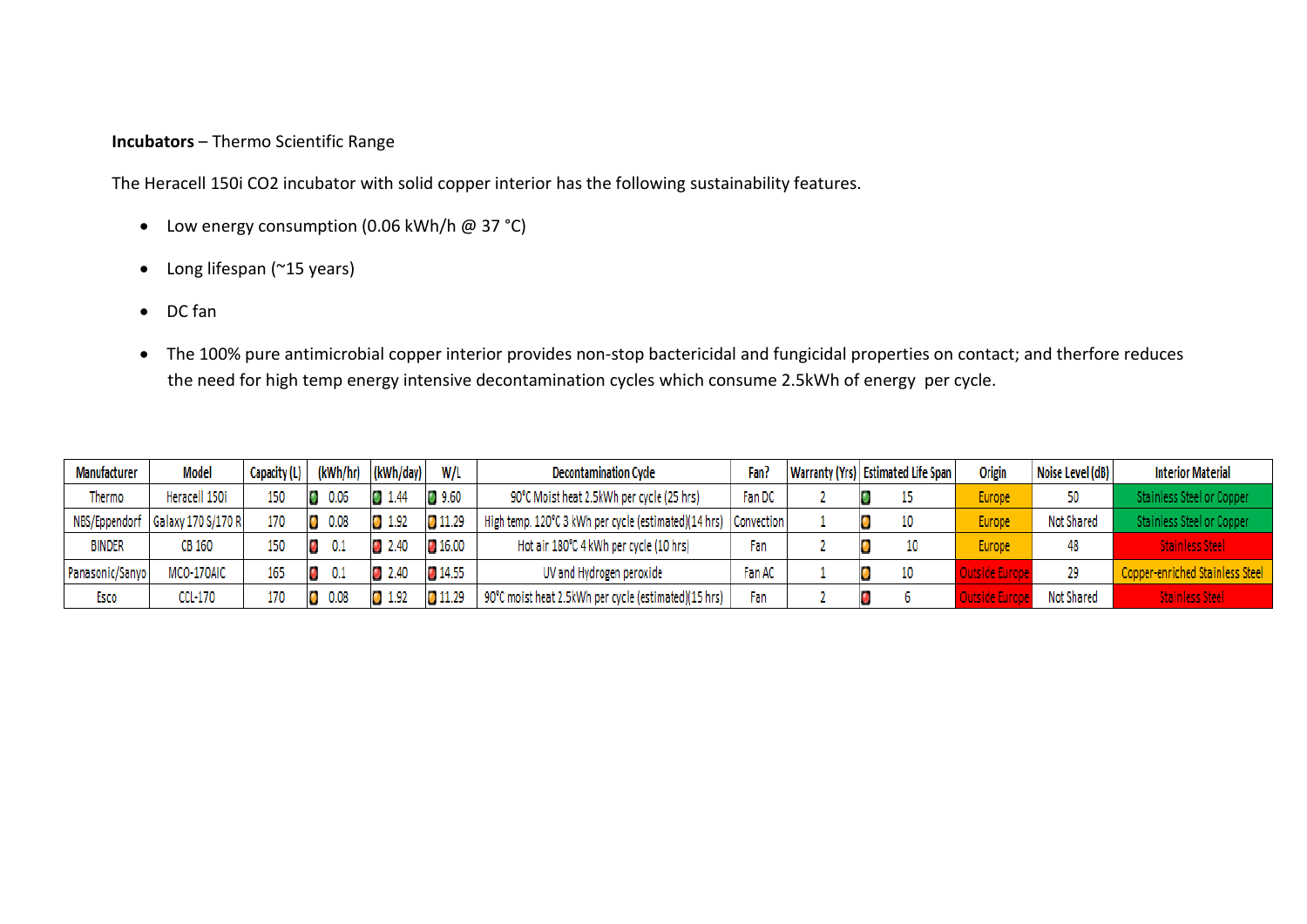#### **Autoclaves** – Priorclave

Priorclave autoclaves have the following sustainability features.

- Energy consumption is reduced by automatically turning off the elements in chamber at the end of a cycle.
- Selected external panels and surfaces are thermally insulated to reduce heat output into the room and reduce energy usage.
- Steam is generated by an element in the chamber which provides a water saving over that of a steam generator.
- UK Manufactured
	- Spares readily available / more affordable
	- Servicing cheaper & quicker
	- Smaller carbon footprint than those manufactured outside the UK

#### **Microbiological Safety Cabinets** – Envair Eco Safe Comfort+

The Envair Eco Safe Comfort + has the following features and benefits.

- Low energy consumption 0.084 kWh/hr
- DC motors which use 40% less energy than AC motors and are quieter.
- Energy efficient LED lighting
- 100% polyester plenum rather than a metal plenum reduces noise.